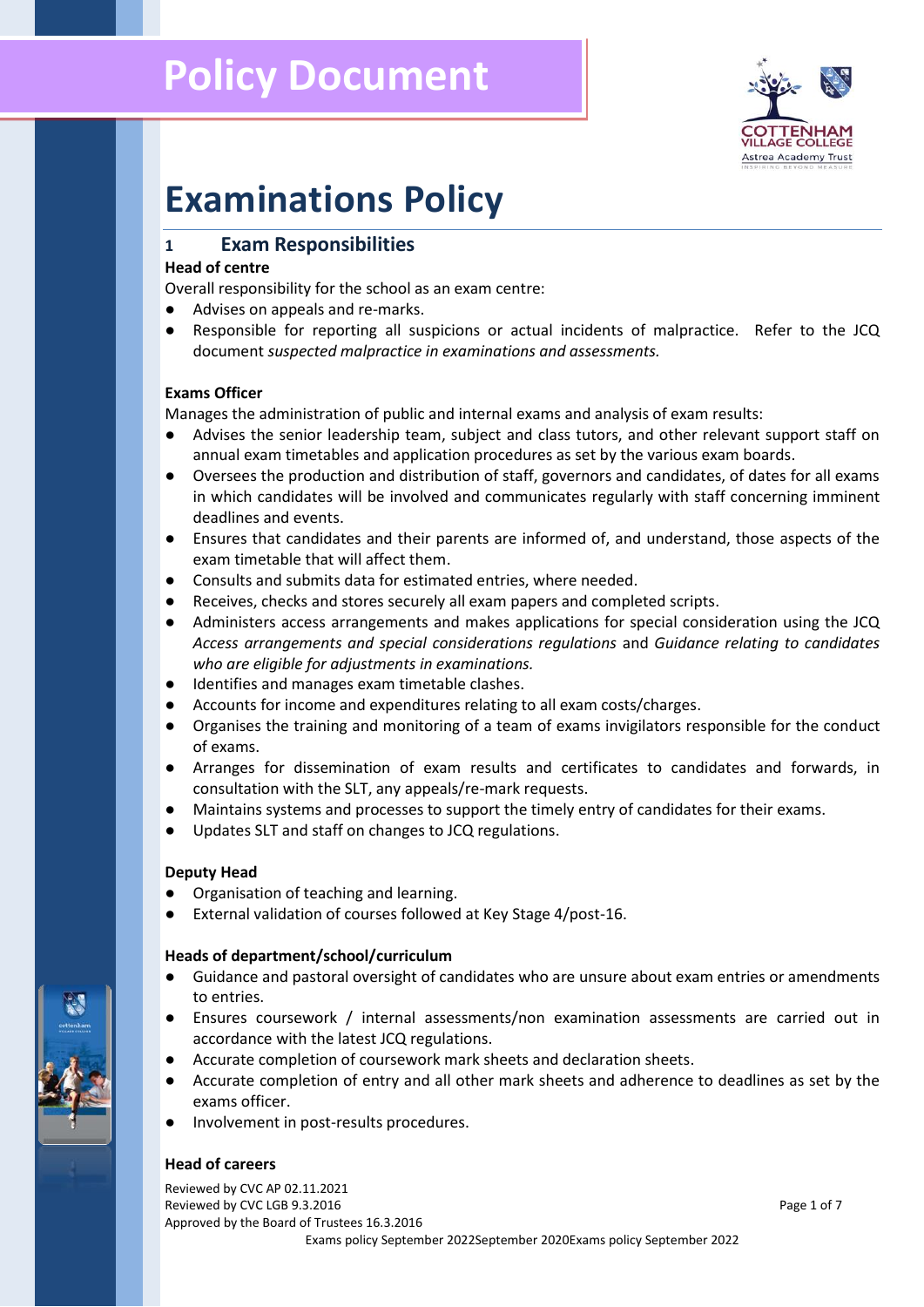# **Policy Document**



● Guidance and careers information and involvement in post-results support.

#### **Teachers**

- Liaise with Assistant Exams Officer regarding the need for specific access arrangements for individual students (as soon as possible after the start of the course).
- Submission of candidates' names to heads of department/Exams Officer.
- Responsible for checking and signing that all mark sheets are correct before entry submission.
- Informing the Exams officer before the deadline of entry amendments.

#### **SENCO**

- Administration of access arrangements.
- Adhere to and implement current JCQ regulations regarding access arrangements.
- Identification and testing of candidates' requirements for access arrangements.
- Provision of additional support with spelling, reading, mathematics, dyslexia or essential skills, hearing impairment, English for speakers of other languages, IT equipment – to help candidates achieve their course aims.

#### **Lead invigilator/invigilators**

- Collection of exam papers and other materials from the exams office before the start of the exam.
- Ensuring exams are conducted in accordance with current JCQ regulations and reporting any suspected incidences of malpractice immediately.
- Collection of all exam papers in the correct order at the end of the exam and their return to the exams office.

## **Candidates**

- Confirmation and checking of entries.
- Reading and following the JCQ regulations regarding candidates in exams / assessments.
- Understanding coursework regulations and signing a declaration that authenticates the coursework as their own.

## **2 The qualifications offered**

The qualifications offered at this centre are decided by the head of centre, heads of department and the senior leadership team.

The qualifications offered are BTEC, GCSE and Entry Level.

The subjects offered for these qualifications in any academic year may be found in the centre's published prospectus for that year.

Decisions on whether a candidate should not take an individual subject or qualification will be taken in consultation with the candidates, parents/carers, subject teachers and the heads of subject.

## **At Key Stage 4**

All candidates will be entitled, and enabled, to achieve an entry for qualifications from an external awarding body.

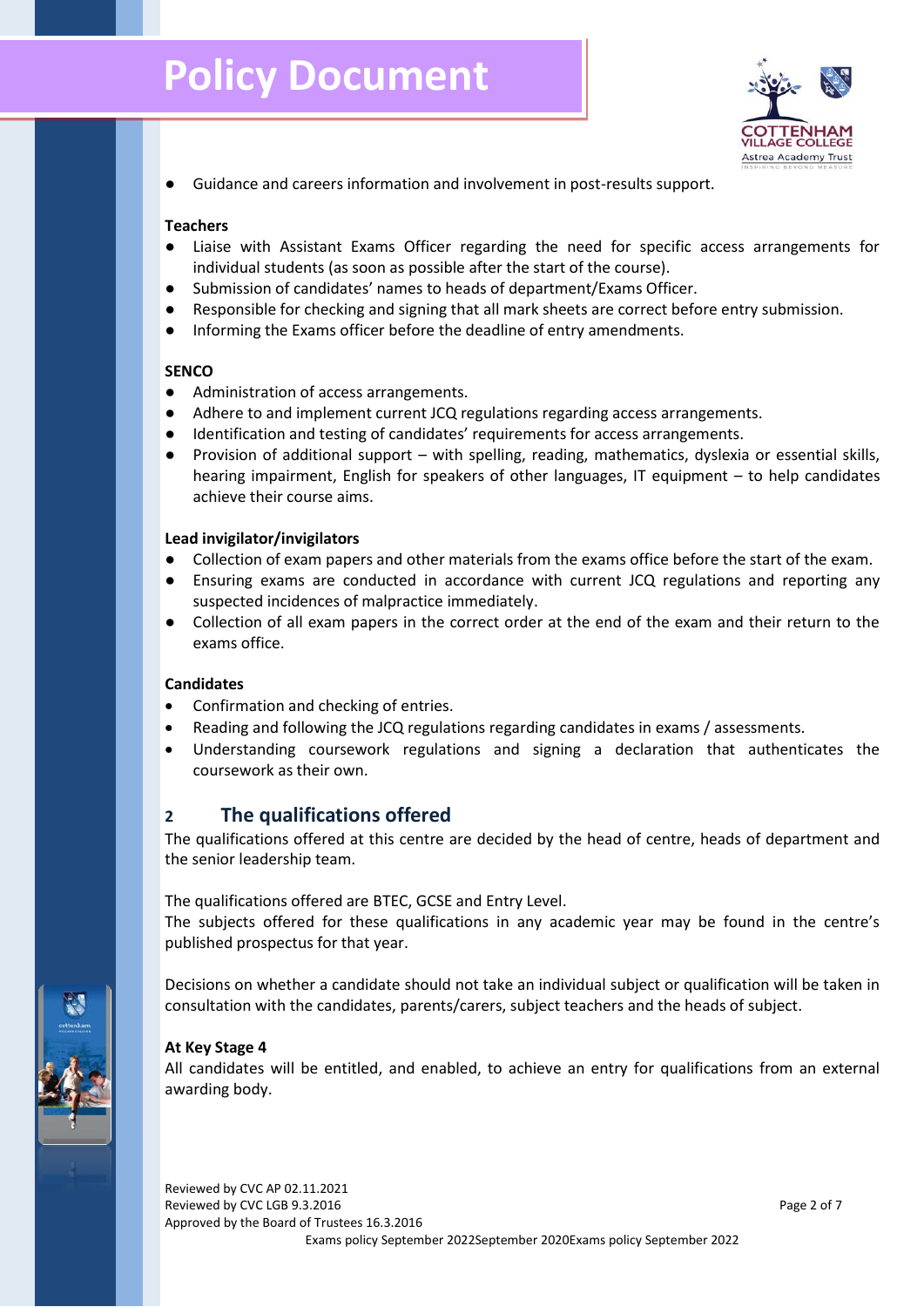# **Policy Document**



## **3 Exam seasons and timetables**

### **Exam seasons**

- Internal exams are scheduled in November/December, February/March and May/June (Year 10).
- External GCSE exams are scheduled in May/June, with other exams possible throughout the year.
- Controlled Assessments may be scheduled for any dates in term time.
- All internal exams are held under external exam conditions (in Year 11 and at the end of Year 10).

The exam series used in the centre is decided by the heads of faculty and heads of subject.

#### **Timetables**

Once entries are confirmed, the exams officer will print off and circulate a Statement of entry for each candidates and as soon as possible the exam timetables for external exams.

Subject teachers will notify students of dates and procedures for Controlled Assessments.

# **4 Entries, entry details and late entries**

#### **Entries**

Candidates are selected for their exam entries by the heads of department and the subject teachers. Candidates, or parents/carers, can request a subject entry, change of level or withdrawal after consultation with the appropriate subject teacher. However, fees may be payable (see 5 below).

The centre does not usually accept entries for external candidates.

## **Late entries**

Entry deadlines are circulated to heads of department.

Late entries and amendments are authorised by the heads of department and exams officer, and may be charged to the Faculty or parent/carer.

## **5 Exam fees**

The centre will pay all normal exam fees on behalf of candidates.

Late entry or amendment fees are paid by the Faculty concerned or by the parent/carer requesting a change.

Candidates or departments will not be charged for changes of tier, withdrawals made by the proper procedures or alterations arising from administrative processes provided these are made within the time constraints allowed by the awarding bodies.

If a student is taking additional exams, or taking GCSEs early, the cost of these is usually paid by the parents / carers. If a candidate is withdrawn after the exam boards withdrawal / amendment deadline date then the exam entry must still be paid. Additional fees may also be payable in respect of some exams.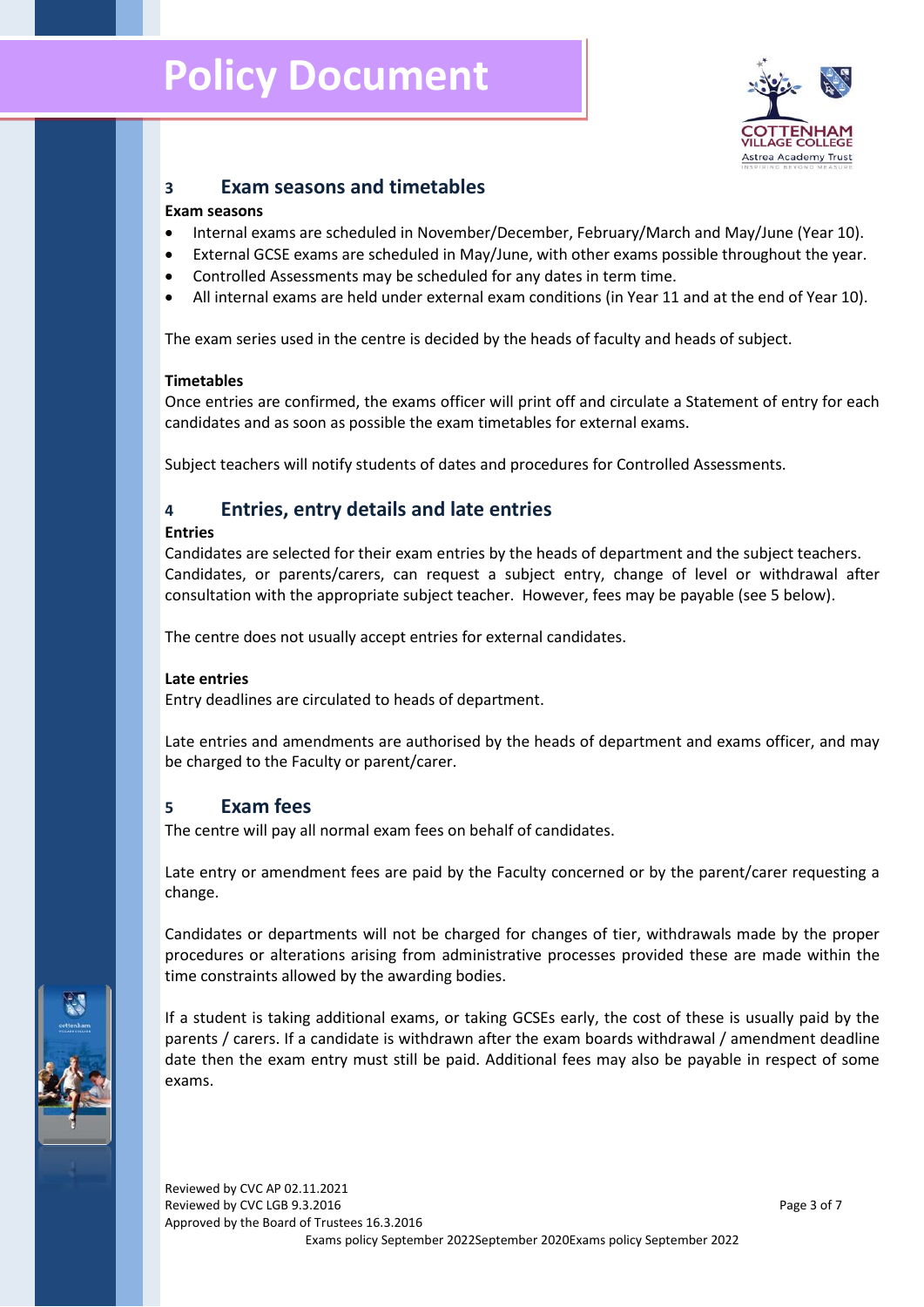

# **<sup>6</sup> The Equality Act 2010**

The Equality Act 2010 states that the awarding bodies have a duty not to discriminate against individuals in conferring qualifications. They must make reasonable adjustments where a candidate is disabled within the meaning of the Equality Act 2010 and would be at a substantial disadvantage in comparison to someone who is not disabled. The Head of centre, SLT, SENCO and if appropriate, the SEN Governor must familiarise themselves with the contents of the JCQ regulations 'Adjustments for candidates with disabilities and learning difficulties'. These staff and the exams officer, must ensure that the access arrangements and special consideration regulations and guidance are consistent with the law. The SENCO will ensure that Access arrangements are awarded in conjunction with the JCQ regulations and the Disability Act 2010 and that the student has a substantial disability 'beyond the limitations that go beyond the normal differences in ability that exist among people', a long term disability 'that has existed for at least 12 months' and that a substantial history of need and provision can be proven. The Access arrangements must be a candidate's normal way of working with the centre and the centre must provide evidence of need to reflect this. Access arrangements 'cannot suddenly be given to the candidate at the time of his/her provision.'

#### **Special needs**

A candidate's special needs requirements are determined by the SENCO and educational psychologist/specialist teacher. The Centre ensures that all assessments are carried out by suitably qualified professionals. Copies of the relevant qualifications are kept on file by the Exams officer. The SENCO administers or oversees all testing procedures. The SENCO ensures that all qualifying students receive the appropriate support within the centre and for examinations, tests and assessments and in conjunction with the exams officer that all centre staff are aware of these. Follows JCQ regulations concerning access arrangements. Appropriate testing is used for Readers / scribes/ word processor use/ modified papers / overlays. Medical evidence may be requested at an appropriate level for these. For requests such as small group / separate invigilation, certain access arrangements such as readers /scribes are seated in small groups. Exam anxiety is NOT a sufficient need nor is a Doctor's note sufficient evidence of need. As well as established need, there would need to be a letter from CAMHS, a NHS psychiatrist, a qualified counsellor AND recognisable difficulties identified by the SENCO, form tutor, HOY that the candidates is unable to sit in large groups.

## **Access arrangements application**

Making special arrangements for candidates to take exams is the responsibility of the SENCO with the assistance of the Exams officer.

Submitting completed access arrangement applications to the awarding bodies is the responsibility of the Exams Officer using Form 8 completed by the SENCO.

Rooming for access arrangement candidates will be arranged by the Exams Officer with other designated staff.

Invigilation and support for access arrangement candidates will be organised by the Exams Officer with other designated staff.

If you wish to appeal against a decision for Access arrangements, please contact in the first instance the SENCO, who will be able to discuss the basis for which the access arrangements were approved / not approved. If you are still not satisfied, please contact the head of Centre who can investigate further. The Centre will record all appeals and respond within a suitable time frame.

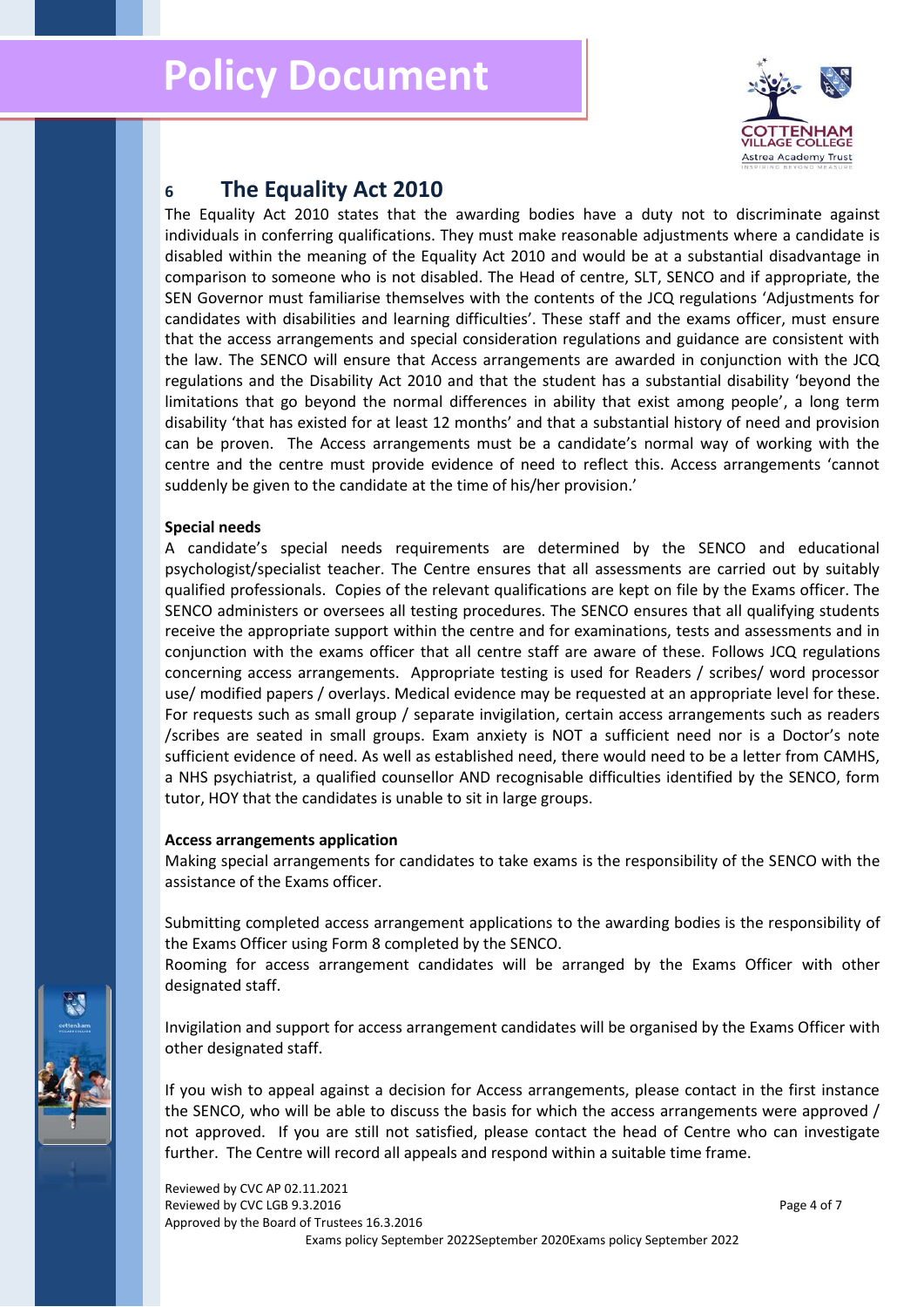

## **7 Estimated grades**

## **Estimated grades (Key Stage 4) / Teacher Assessments (Key Stage 3)**

The heads of department, heads of faculty and the heads of subject will submit estimated grades to the exams officer when requested by the exams officer.

## **8 Managing invigilators and exam days**

## **Managing invigilators**

- External invigilators will be used for the majority of internal exams and all external exams.
- The recruitment of invigilators is the responsibility of SLT with advice from the Exams officer.
- Securing the necessary DBS clearance for new invigilators is the responsibility of the centre administration. Without suitable DBS clearance an invigilator will not be approved to invigilate within the Centre. DBS fees for securing such clearance are paid by the centre.
- Invigilators are timetabled and briefed by the exams office.
- Invigilators' rates of pay are set by the centre administration.

## **Exam days**

- The exams officer will book all exam rooms after liaison with other users and make the question papers, other exam stationery and materials available for the invigilator.
- Site management is responsible for setting up the allocated rooms.
- The lead invigilator will start all exams in accordance with JCQ guidelines.
- Subject staff may be present at the start of the exam to assist with identification of candidates but must not advise on which questions are to be attempted or have access to the exam papers.
- Where possible candidate photos will be available to assist invigilators with the identification of students. External candidates are only accepted if they are members of staff / exceptional circumstances (if the awarding body accepts external candidates for that examination) they will be required to present photo ID to the invigilators if requested and to abide by the JCQ regulations.
- In practical exams subject teachers may be on hand in case of any technical difficulties.
- Exam papers must not be removed from the exam room before the end of a session. Papers will not be distributed to heads of department until up to 24 hours after the end of the exam session.
- A relevant subject teacher, at the request of SLT, may be asked to read out any subject-specific instructions and start the exam, if required.

## **9 Candidates, clash candidates and special consideration**

#### **Candidates**

- The centre's published rules on acceptable dress, behaviour and candidates' use of mobile phones and all electronic devices apply at all times.
- Candidates' personal belongings remain their own responsibility and the centre accepts no liability for their loss or damage.
- Disruptive candidates are dealt with in accordance with JCQ guidelines.
- Candidates may leave the exam room for a genuine purpose requiring an immediate return to the exam room, in which case a member of staff must accompany them.
- The exams officer will attempt to contact any candidate, who is not present at the start of an exam, where it is possible to do so, and deal with them in accordance with JCQ guidelines.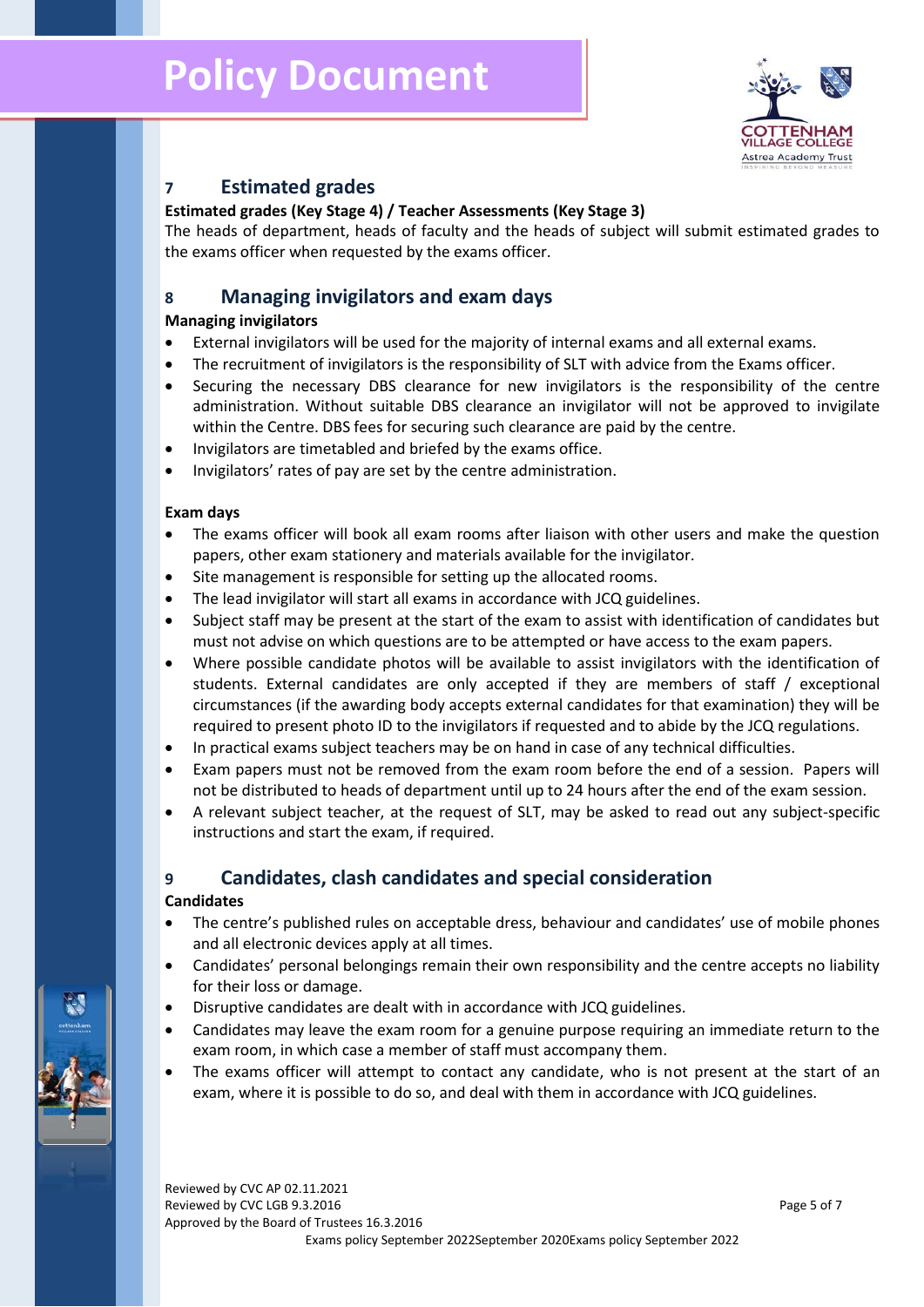

## **Clash candidates**

The exams officer will be responsible as necessary for arranging supervision, supervising escorts, identifying a secure venue, arranging overnight stays and ensuring the correct forms are completed.

## **Special consideration**

- Should a candidate be ill before an exam, suffer bereavement or other trauma, be taken ill during the exam itself or otherwise severely disadvantaged or disturbed during an exam, then it is the candidate's responsibility to alert the centre, the exams officer, or the exam invigilator, to that effect.
- The candidate must support any special consideration claim with appropriate evidence within three days of the exam, for example a letter from the candidates' doctor.
- The exams officer will then forward a completed special consideration form to the relevant awarding body within seven days of the exam for their consideration.

# **10 Coursework & appeals against internal assessments/non-examination assessments**

## **Coursework**

- Candidates who have to prepare coursework should do so by the deadlines set by the Faculty concerned.
- Heads of Faculty will ensure all coursework is ready for dispatch at the correct time. The exams officer may request a record of what has been sent when and to whom.
- Marks for all internally assessed work and estimated grades should be provided to the exams office by the subject teachers and the heads of Faculty, if requested.

## **Appeals against internal assessments**

The centre is obliged to publish a separate procedure on this subject, which is available on the college website.

## **11 Results, enquiries about results (EARS) and access to scripts (ATS)**

## **Results**

- Candidates will receive individual results slips on results days either in person at the centre or by post to their home addresses (candidates to provide sae). No results are given by telephone. Results MAY be emailed to the candidate in the afternoon under exceptional circumstances. A candidate may request their results to be picked up by another person, in this case the Exams Officer would need a signed letter or email from the student stating that they give permission and naming the person collecting.
- Arrangements for the school to be open on results days are made by the exams officer.
- The provision of staff on results days is the responsibility of the exams officer.

## **EARs (Enquiries about results)**

- EARs may be requested by centre staff or candidates if there are reasonable grounds for believing there has been an error in marking. Only the Centre can submit an appeal.
- If a result is queried, the exams officer, teaching staff and head of centre will investigate the feasibility of asking for a re-mark. Advice should always be sought before requesting a remark. The cost of remarks varies between each awarding body and the cost of a remark is paid for by the parent / carer. In exceptional circumstances the school may fund the cost of a remark. All remarks